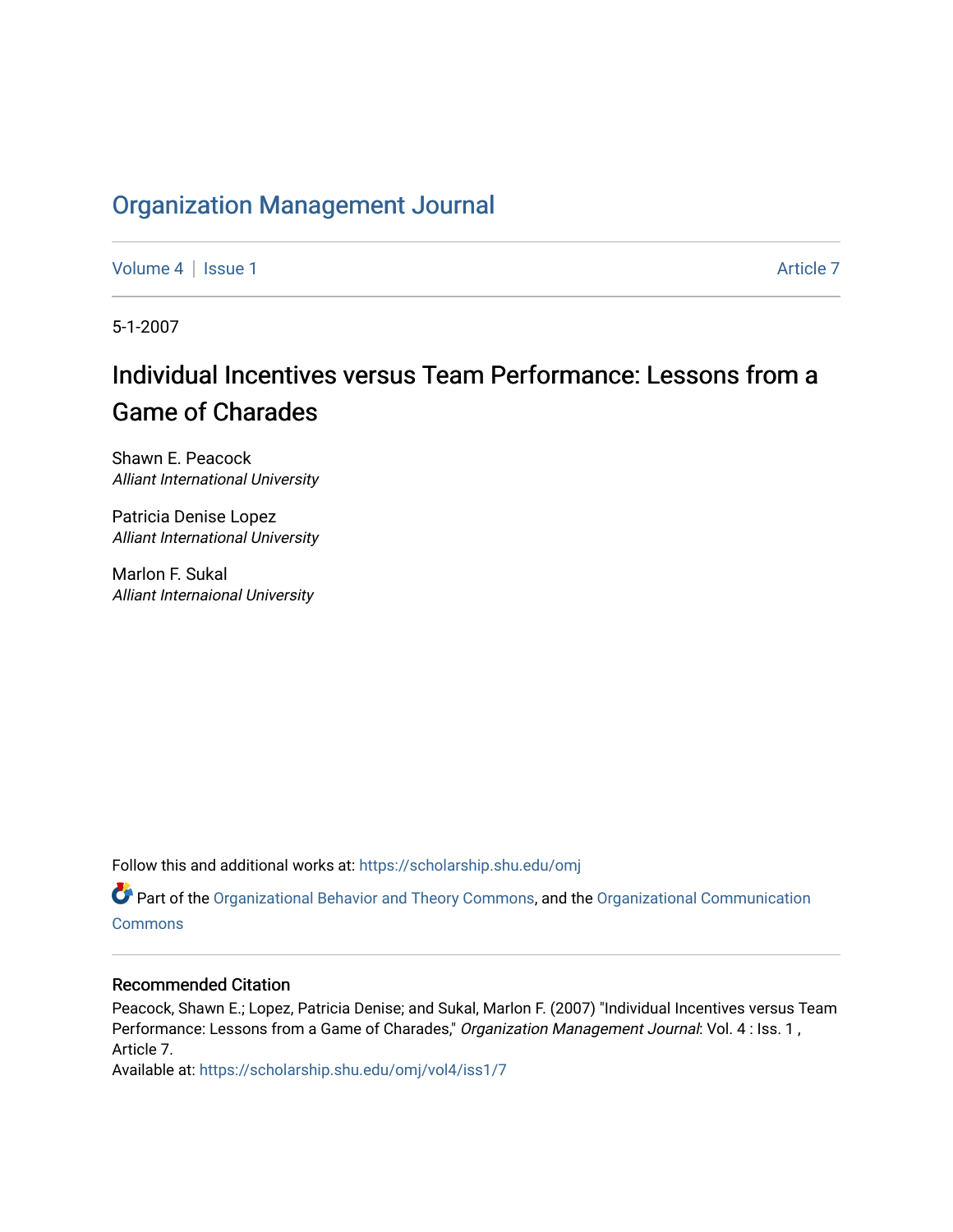Organization Management Journal Teaching & Learning (ELA) 2007 Vol. 4, No. 1, 54-68 © 2007 Eastern Academy of Management ISSN 1541-6518 www.omj-online.org

# Individual Incentives versus Team Performance: Lessons from a Game of Charades

SHAWN E. PEACOCK Alliant International University

#### PATRICIA DENISE LOPEZ

Alliant International University

#### MARLON F. SUKAL Alliant International University

In this article, we describe a modified game of Charades that was developed to facilitate a discussion on the basic principles of effective reward system design. Students are organized into small groups. Incentive schemes are then manipulated so that one player within the group strives for an individual incentive, while the rest of the team play for a group reward. Through this simple and "fun" activity, students learn firsthand what happens when individual and team interests and incentives are not aligned. This experiential learning activity also offers excellent opportunities to discuss group dynamics, communication and coordination, and the importance of maintaining a systemic view of organizational performance.

**Keywords:** motivation, incentives, teams, group dynamics, experiential learning

#### **Introduction**

Teaching and learning about motivation should be a motivating experience in and of itself. In this article, we would like to share an experiential learning activity that we recently designed for a graduate course in Work Motivation. This exercise served as a prelude to a discussion on how misaligned incentive systems are detrimental to overall organizational productivity. The exercise was inspired by various articles on rewards (Pearce, 1987; Kerr, 1995) that were included in the Porter, Bigley and Steers (2002) textbook *Motivation and Work Behavior*, 7<sup>th</sup> edition.

In particular, one article by Jone L. Pearce (1987) points out that merit pay does not necessarily work in all of today's organizations. Pearce argues that contingent pay plans for individual performance are based on the erroneous assumption that the overall performance of an organization is the simple sum of every individual member's distinct contributions. In reality, the work that needs to be completed within organizations is often complex, uncertain, and involves the interdependence of multiple individuals and groups. Individual incentive plans can be detrimental when they motivate individuals to act in ways that are not helpful to their teams and the organization as a whole.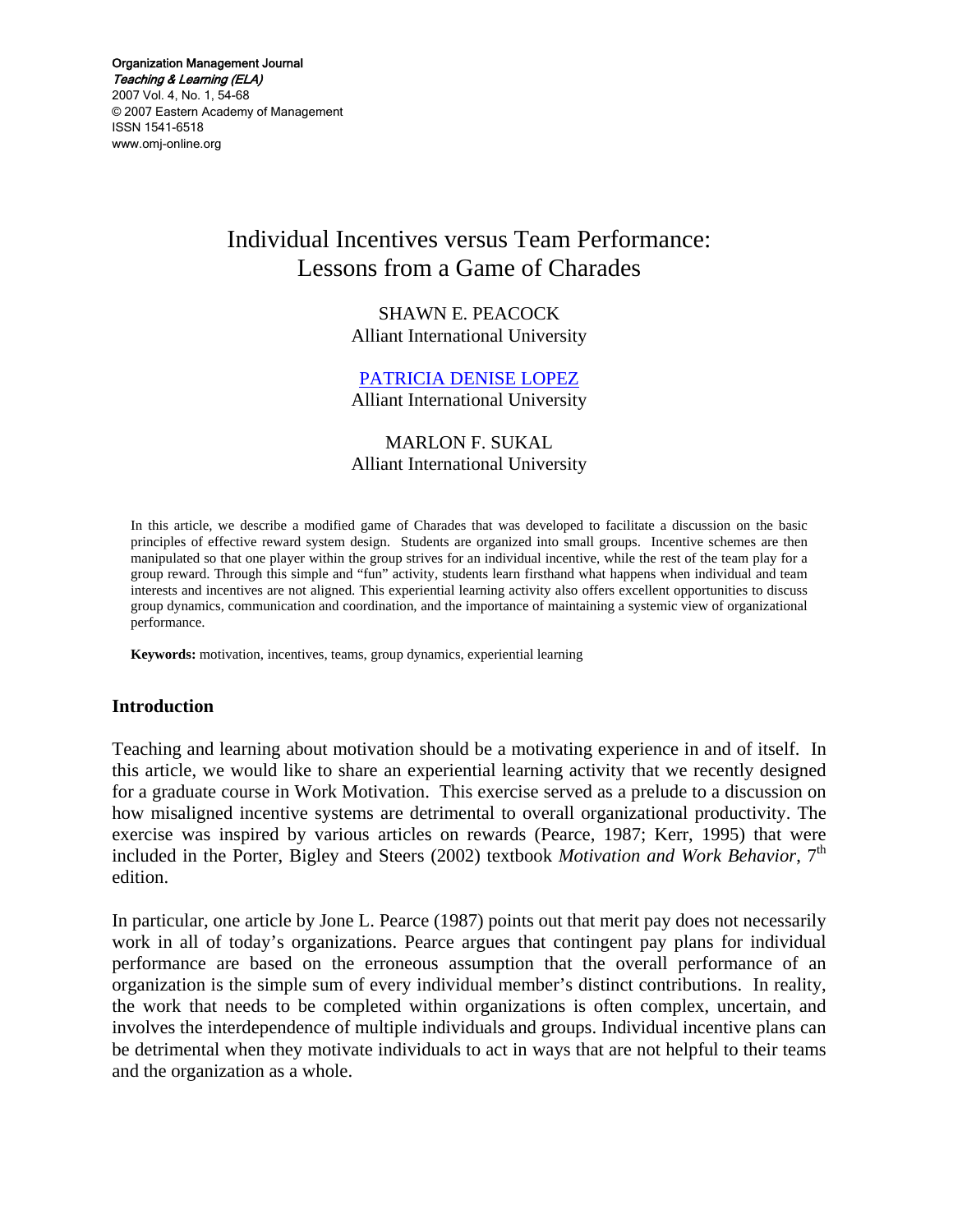Steve Kerr's classic article "On the Folly of Rewarding A, while Hoping for B" also emphasizes how well-meaning reward systems do not achieve what they set out to accomplish. Kerr (1975; 1995) provides several examples of how reward systems become "fouled up" such that undesired behaviors are reinforced, while the desired behaviors are ignored or unrewarded. Consistent with reinforcement theory, people pay careful attention to what is being measured and rewarded because these cue them on how to behave. Kerr emphasizes that managers need to be very careful about identifying what they are trying to achieve, and then determining whether or not they are rewarding appropriately. It is noteworthy that a 1995 polling of Academy of Management Executive (AME) advisors 20 years after Kerr's article was first published showed that 90 percent of respondents believe Kerr's folly is still prevalent among corporations. Respondents to the AME poll cite three major reasons for why this folly persists today: a) the reluctance or inability of corporations to rethink and retool their traditional performance management systems and rewards practices; b) the lack of a broader systems view of key performance results for the organization; and c) the continued focus on short-term results by managers and shareholders ("More on the Folly," 1995).

These basic themes continue to be echoed in more recent publications on reward systems. For example, Wilson's (2003) book on innovative reward systems for the workplace stresses the need to align rewards with the organization's strategy and culture. According to Wilson, the purpose of reward systems is to focus the attention of individuals and groups on what the organization as a whole needs to do to succeed. In order to create effective reward systems, organizations must first understand the key drivers of performance, and then identify the behaviors and programs that will yield the most value to the organization. Chingos (2002), editor of a recent compensation book by Mercer human resource consultants, notes further that paying for performance in today's rapidly changing economy has become more complicated, and that organizations need to have a holistic view of the reward system (including how rewards are linked to individual, group, and overall performance). The importance of aligning incentive schemes has been applied most recently to today's global supply chains. In a *Harvard Business Review* article, Narayanan and Raman (2004) describe how supply chains from prominent companies have "imploded" because the interests of the various parties in the chain (e.g., contractors, suppliers) were not aligned. Instead, behaviors that were not in the best interests of the company or the entire chain itself were unintentionally reinforced. Narayanan and Raman conclude that executives must make sure all the companies in their supply chain are "pulling in the same direction" (p. 94) by ensuring that their interests and incentives are simultaneously aligned.

We also note that one popular approach that many private, public, and nonprofit organizations currently use for strategic management, organizational performance measurement, and rewards is Kaplan and Norton's (1992) Balanced Scorecard. The Balanced Scorecard system encourages managers to pay attention to the most important metrics driving their organization's success. A key contribution of the Balanced Scorecard is the inclusion of other metrics beyond the traditional financial measures, namely customer, internal business processes, and learning and growth outcomes. In their recent book, *The Strategy Focused Organization*, Kaplan and Norton (2000) include a discussion of individual and team rewards, and highlight the importance of linking these incentives to organizational metrics. They cite specific Fortune 500 companies such as CIGNA, Winterthur, and Citicorp which have a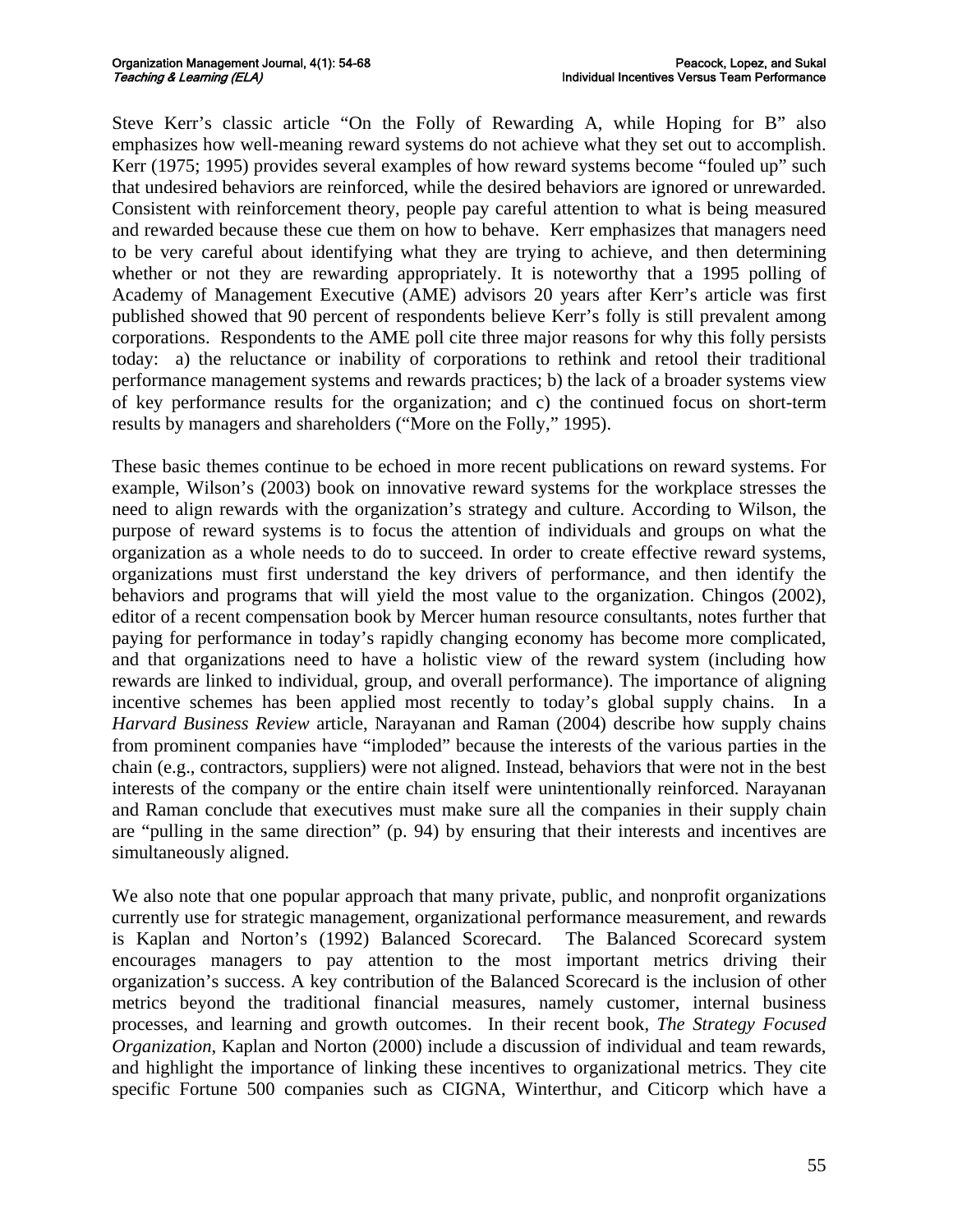mixture of individual and group rewards, and Mobil, which does not have individual rewards (only group rewards.) Kaplan and Norton emphasize that these companies promote teambased rewards to encourage cooperation and group problem-solving, which in turn facilitate the attainment of the organization's overall objectives.

In deciding to design and use this exercise in our Work Motivation class, we felt it was important for students not only to read about the above ideas and examples provided by the articles in their textbook, but also to be part of a short but memorable experience that illustrates these points effectively. We wanted to engage our students to *perform* as part of an "organization," *observe* what happens when there are misaligned goals and reward systems, and then *reflect* on the implications of incentives to individual and group behaviors as well as overall organizational performance.

# **Description of the Charades Exercise**

# *Overview and Learning Objectives*

The basic foundation of this exercise is the game of Charades. In the form most commonly played today, Charades is an acting game in which one person acts out a word or phrase which the other players would have to guess. The objective is to use gestures rather than verbal language to communicate the meaning of the word or phrase to the other players.

In this Charades activity, we organize the players into small groups. Each group is asked to identify individuals to play the following roles: a) "writer" (who is told to come up with as many words and phrases as he or she could); b) "actor" (who will mime the words or phrases produced by the writer); and two or three "guessers" (who will have to identify the words or phrases acted out). We manipulate the reward systems so that the writer who produces the most words or phrases out of all the writers from the groups wins a prize. At the same time, the group that identifies the highest percentage of words and phrases from the total produced by their writer also wins a prize. The writers are briefed separately and are not made aware of the group prize. The actors and guessers do not know about the individual prize for the writer. In this way, we create a misalignment of reward systems.

While this activity was initially designed for a graduate course in Work Motivation, we believe this activity can be adopted for almost any student level (i.e., high school, undergraduate, graduate). It can also be used for employee groups with a learning objective of understanding motivation, rewards, and group behavior.

The specific learning goals for this exercise are:

- To experience firsthand what happens to overall organizational performance when individual and team goals and reward systems are not aligned;
- To learn basic principles about reward system design, especially the importance of maintaining a systems view, aligning individual and group goals, and communication and coordination;
- To observe and discuss group dynamics during a performance task.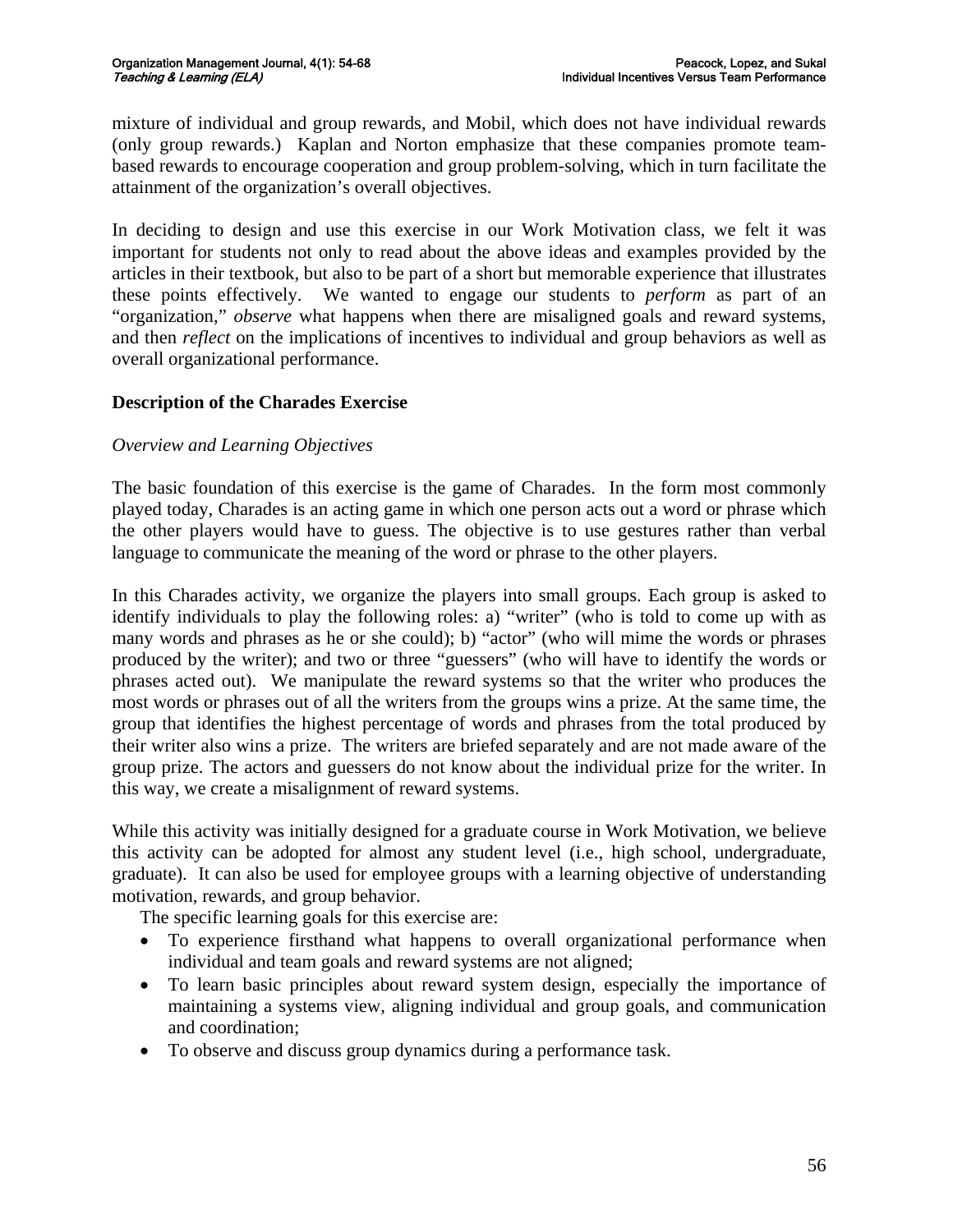# *Timing*

The estimated time needed for the exercise, debriefing, and discussion is 60 minutes. This assumes a class size of 25 students, organized into five groups of five. The time allotments are as follows:

- Introduction of activity: 5 minutes
- Instructions: 10 minutes
- Performance of Charades activity: 20 minutes
- Debriefing and discussion: 25 minutes

Additional time will be required for class sizes that are significantly greater than 25. Should the class be too large (e.g., 50 or 60 students), the facilitator may decide to ask for volunteers to form groups that can perform the exercise for the rest of the class. This is not the ideal scenario however, since we believe students enjoy participating in games, and will also learn more as a result of actual experience.

# *Materials and Room Set-up*

The list of materials needed for the Charades activity is provided below. This is followed by a description of the room set-up and the use of the materials.

- Stopwatch or watch with a second hand (for the facilitator)
- Small table and chair (to be placed in the front of the room)
- Post-it pads or small notepad
- Pen/pencil
- Two baskets (one labeled "For Actor" and another labeled "Completed")
- Blackboards/white boards (or 2 flipcharts and marking pens)
- Individual reward for writer (e.g., gift card, cash, etc.)
- Group reward for winning team (e.g., gift cards, cash, etc.)

The room should have enough space to accommodate all participants and facilitators. There should be sufficient space in the front of the room (10 feet deep or more) to accommodate each group of four to five students who will be playing Charades in front of the rest of the class. There should be a small table and chair in the front of the room, where the writer will be seated. The writer's table and chair should be positioned facing away from the area where the actor and guessers will be playing. The table should have a pad of Post-its (or a small notepad), a pen or pencil, and a small basket for the writer to place the words and phrases he or she has written for the actor to mime. This basket will be labeled "For Actor." The table should also have another basket labeled "Completed" for the actor to place the words and phrases already acted out.

The room should have a blackboard where the scores of the different groups can be posted by the facilitator. A sample scoring template is provided in the appendix. Another blackboard should be available for the facilitator to record observations and insights during the large group discussion. (White boards or flipcharts can serve as alternatives to the blackboards.)

There should be an individual reward for the best writer, and a group reward for the best group. These rewards can be tailored for the particular groups undergoing this exercise. For example,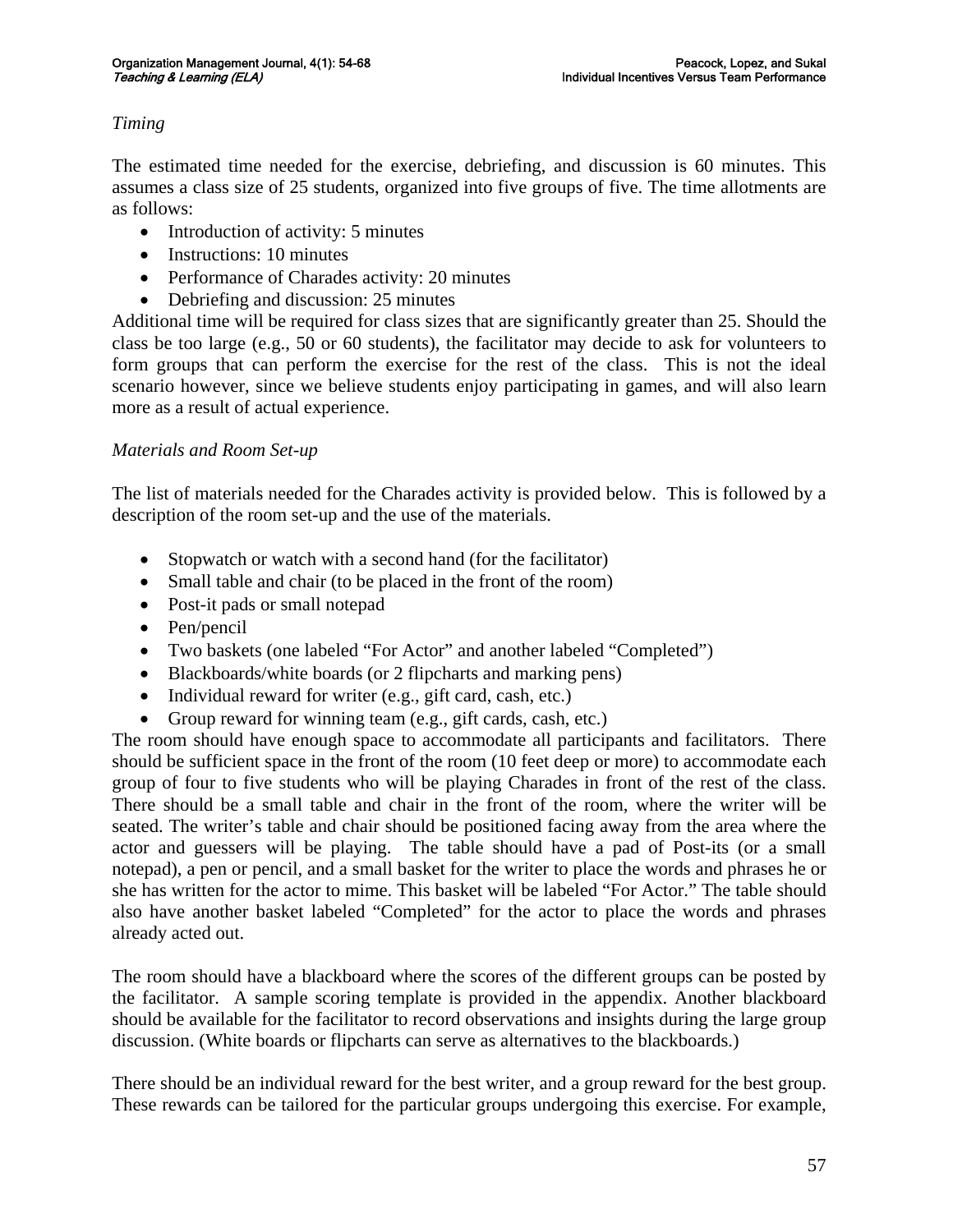a \$5 coffee shop gift card can be awarded to the most productive writer, and similar \$5 gift cards can be awarded to the members of the best group. Other good rewards for students or employees include cash, gift cards for other popular restaurants, and movie tickets.

# *Facilitation*

This activity can be administered by one facilitator (e.g., the instructor). However, we recommend having two facilitators (the instructor plus an assistant, such as a teaching assistant or a student). The lead facilitator will take charge of giving instructions, keeping time during the exercise, enforcing game rules, leading the debrief of the activity, and facilitating the general discussion. The co-facilitator (the assistant) will help by assembling the materials, making sure the room is set up according to instructions, keeping score during the activity, and helping coordinate the "changeovers" between groups. The co-facilitator can also help enforce game rules and provide additional feedback regarding the dynamics of the groups during the general discussion.

Having an assistant or co-facilitator to help with scoring and logistical arrangements is advantageous because it reduces the task load of the lead facilitator. Rather than having one facilitator juggle multiple activities, two individuals working together will have more control of the activity, be better able to observe participant behaviors, and offer multiple perspectives and insights during the discussion session.

Prior to the session, the facilitators should read the Pearce (1987) and Kerr (1995) articles in Porter, Bigley & Steers (2002) textbook. The facilitators should also review the instructions for the exercise carefully. These are outlined in the appendix.

The facilitators will assign the Pearce and Kerr articles for students to read prior to the class. This will enhance their ability to integrate their observations during the activity with the course material on reward systems. We anticipate that other instructors or trainers may wish to use this activity for other classes, such as Organizational Behavior or Group Dynamics. In this case, they will wish to link this activity to appropriate chapters in their respective textbooks (e.g. chapters on motivation or reward, or group behavior). Having students read relevant material prior to the session will aid in integrating the results of the exercise with the class discussion.

# **Procedure**

Please refer to the appendix for detailed instructions for this activity, including guide questions to be used for the discussion. A sample scoring template is also included.

# **Outcomes**

Due to the differing individual and group incentives in this exercise, facilitators can expect that the individual writers will be highly motivated to produce as many words and phrases in order to win the separate prize. Indeed, in our experience, most writers tend to produce words and phrases at a rapid pace particularly during the first two minutes, such that the actors and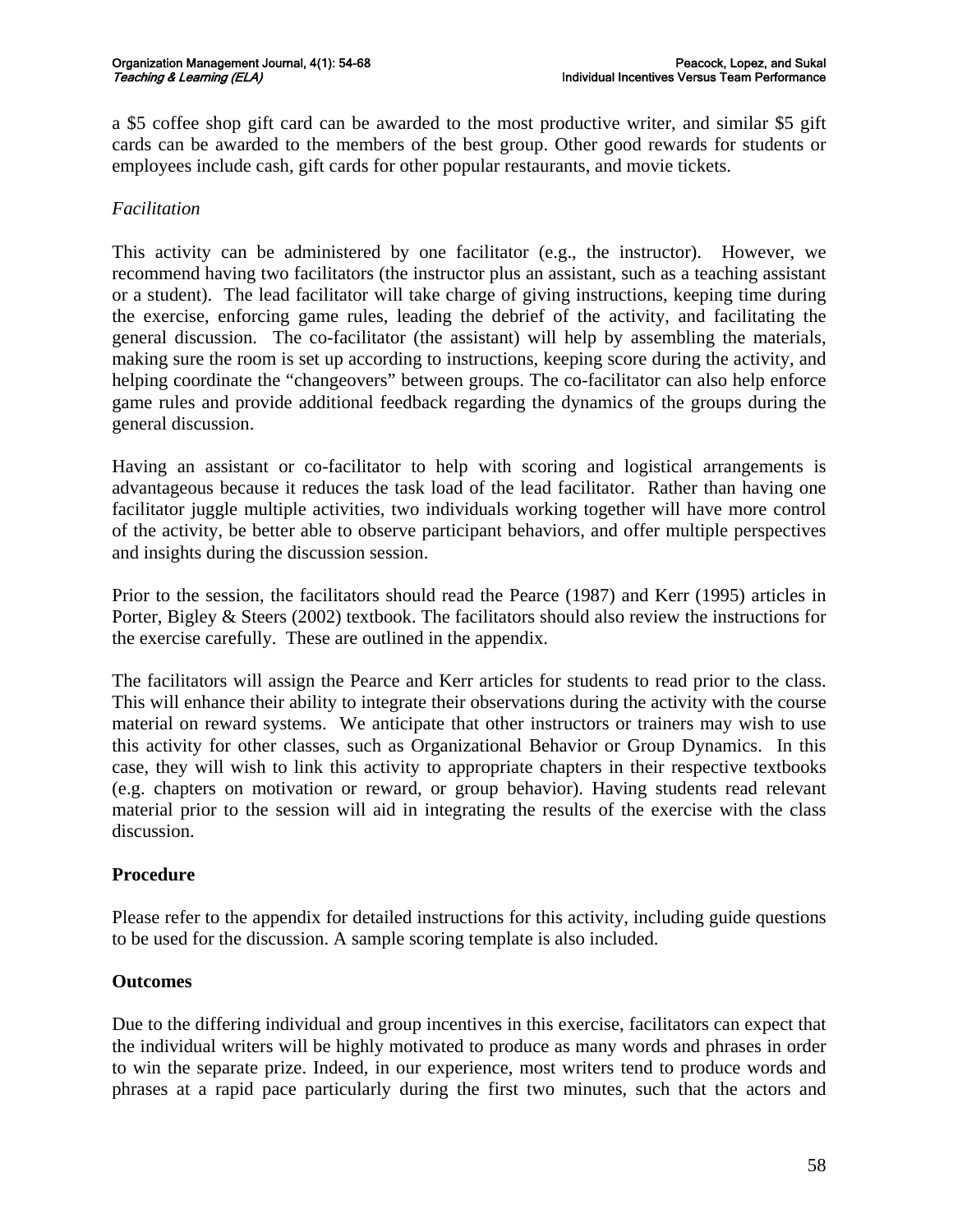guessers have difficulty keeping up. There is usually confusion and strain among the actors and guessers, who are under the impression that their group will win based on the percentage of "correctly guessed" answers. The three-minute time limit per group pressures all participants to perform as best and as fast as they can. In a few groups, we have noticed actors and guessers falling very much behind the production of their writers that they actually "passed" on several words and phrases. Some actors have crumpled papers with difficult words and phrases, throwing them on the floor. Another actor specifically told his writer to slow down, even though talking between actors and writers is technically not allowed.

By the end of the first two minutes, most writers significantly slow down, particularly when they notice their groups are unable to keep up with the number of words and phrases produced. We have also observed some writers deliberately writing words and phrases that are "easier" to act out and identify. Other writers even stop writing until their actors and guessers get the ones they have produced correctly. This indicates that the individual writers are being "selfless," sacrificing their own potential rewards for the sake of the group.

We must point out that some groups may attempt to gain unfair advantage over others, and that facilitators should be highly observant during the entire activity. For example, a writer and actor from one group may develop a strategy to "prewrite" words and phrases before their group's turn for the exercise, so as to give themselves an advantage. Facilitators must be very careful about separating the writers and the actors/guessers and not allowing them to communicate with each other before they take their turn to play Charades.

In our first run of this exercise, the group that won the prize for the highest percentage of correct answers had four members who were close friends. This group appeared to have a higher level of "unspoken understanding" in the way the members communicated with each other that propelled their high level of performance. The other groups in the class were more heterogeneous and lacked the same synergy. This illustrates the importance of group cohesiveness, communication, and coordination in interdependent tasks.

After the exercise, participants typically comment that they enjoyed the competition and were motivated to win the prizes. They liked watching the actors trying to mime out the different words and phrases, and observing how team members deal with the unexpected behaviors of the writers. There is a lot of energy and enthusiasm generated by this exercise. In most groups, the members (particularly the actors) appear hesitant and self-conscious at first, but approximately 30 seconds into the game, they completely forget the audience and are focused on the task. Overall, participants describe the activity to be "fun," "different," "interesting," and "challenging."

During the debriefing and discussion, we reveal the differing instructions and incentives for the writers and the actors/guessers. We also confirm from the participants that these incentives in fact drove their differing behaviors. The writers acknowledge that they were motivated to write as many ideas as possible. The actors mention that they tried to act out as many words and phrases as possible. Some actors say that they tended to be conscious about picking the easiest words and phrases to mime, so as to increase their percentage score. The guessers were simply trying to blurt out as many possible answers as they could till they got it right.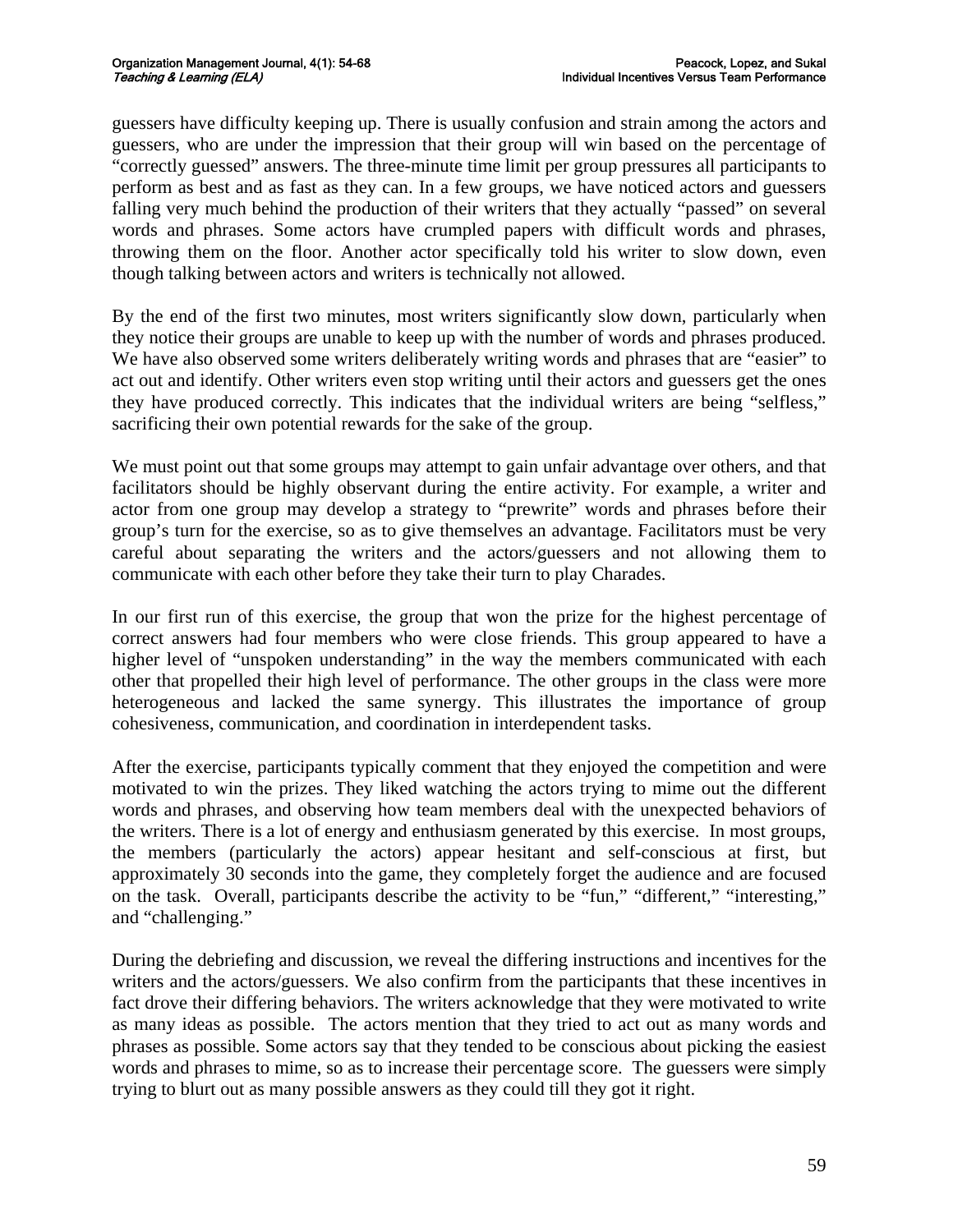Most participants will comment that while they did not realize that there were differing instructions and rewards during the game, they sensed a "disconnect" between what the writers were doing, and what the rest of the group were trying to accomplish. And in the end, most writers did tend to "sacrifice" their own potential gains for the good of the group. The typical theme that emerges during the post-activity discussion is that the needs of the group were more important than the individual rewards.

When asked to cite the factors that were most influential to their performance in the game, participants typically mention the following: the rewards or incentives; the writer' ability to come up with words and phrases that are easy to recognize and act out; their actor's miming ability; the guessers' knowledge of movies, famous people, and places; and whether or not the actor and guessers had discussed strategies on how to communicate nonverbally with each other, particularly how to interpret certain actions and gestures. All these factors point to the importance of individual abilities and contributions, as well as teamwork and communication (before and during the exercise).

When asked to reflect on the activity and its link to the readings, the participants are quick to note how the incentives for the writer and the rest of the group were not aligned with each other, thus leading to differing goals and behaviors. Our students often point out that this could happen in actual organizations where work is often conducted within and between teams. When one individual or team acts without coordinating with the rest, stress and conflict could occur, and overall performance is hampered. Facilitators can bring up the idea of "functional silos" and how, in the "ideal environment," each functional department within the organization aims to perform well for their department as well as for the good of the company. However, the different groups or departments often do not know enough of what the others are doing or are rewarded for different things, and they sometimes counteract each other's efforts. One common example of the "silo" mentality and the effect of misaligned reward systems is when the sales group of an organization is rewarded simply for generating a high level of orders. There is often insufficient coordination with the manufacturing group, which may not have the capability of fulfilling these orders within the set amount of time. As a result, the overall performance of the company suffers, and customer satisfaction plummets.

During the discussion, participants should be encouraged to come up with their own examples. For instance, one of our students who had experience working in a major supermarket cited a recent experience about a store manager who was offered incentives by a consumer goods company to order a particular brand of potato chips. The incentives were not based on actual potato chip sales by the supermarket, but on the size of the store manager's order. Because there were no rewards for the other store personnel to "move" the stock, the supermarket ended up with pallets of unsold potato chips in their backroom.

The session should end with a reiteration of the key points about designing and implementing reward systems:

• Be clear on the behaviors you wish to reinforce. Desired behaviors are those that are clearly linked to the company's strategy and objectives (what it needs to accomplish in order to succeed);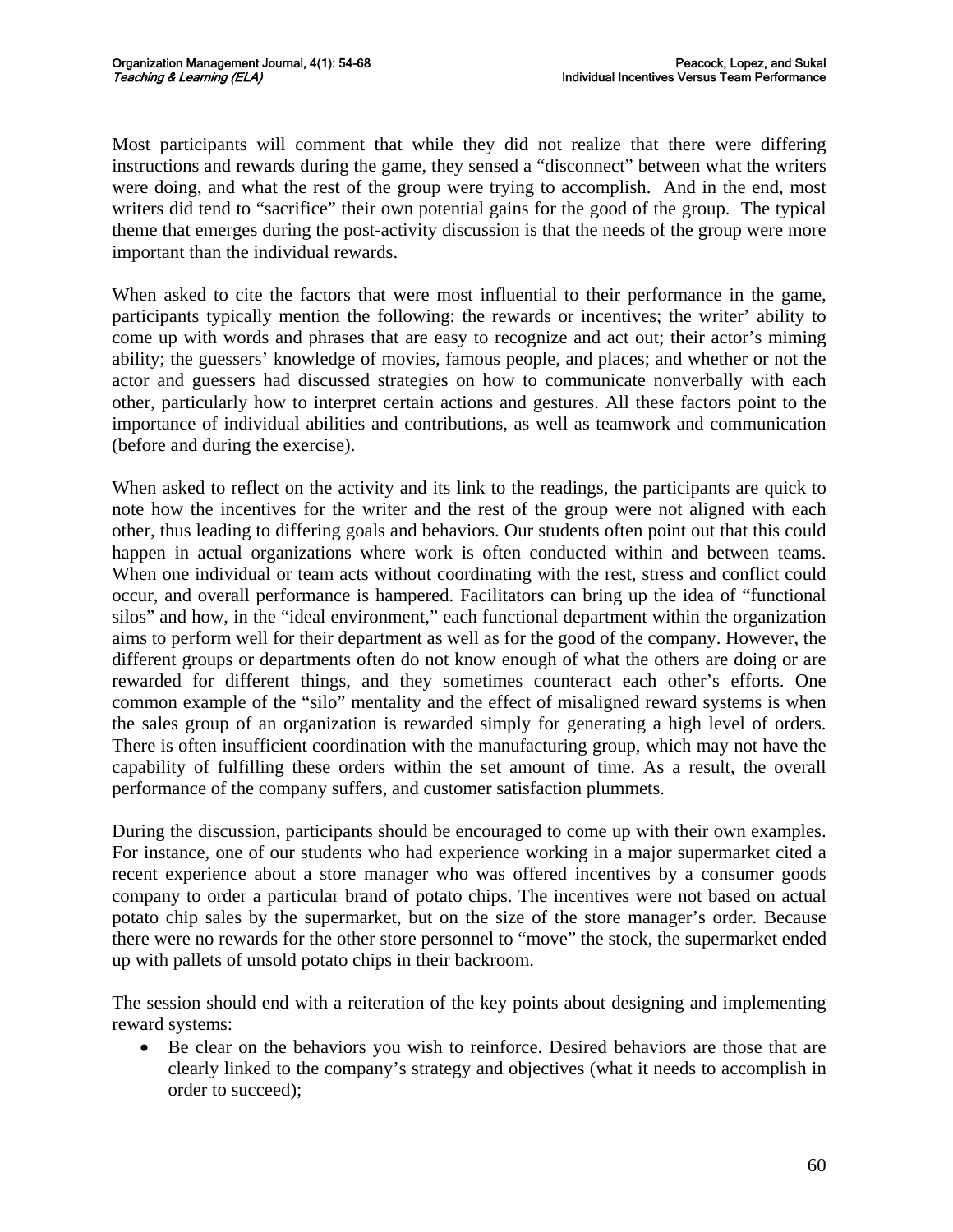- Be careful about what you measure and what you reward in the workplace;
- Individual incentives can enhance individual performance, but make sure these do not interfere with teamwork and broader organizational objectives;
- Maintain a systems view of the organization. Make sure the goals and incentives of individuals and teams are aligned, so that everyone is working toward the same overall objective.

#### **Variations and Other Teaching Ideas**

There are a few obvious variations to this activity that facilitators may wish to try out. One variation is to alter the reward system by significantly increasing the size of the individual reward. In our original game, we offered the individual writers a \$5 gift card for the most number of words and phrases generated. We offered each of the group members a \$5 gift card for the highest percentage score. Raising the amount of the individual prize to \$10 for the writers, while maintaining the same incentive for the group, could induce more individualistic behavior. This should reduce the writers' tendency to "sacrifice" their individual goals for the teams' gain.

A second variation on reward systems would be to add incentives for the guessers. For example, each individual guesser could be rewarded by how many words or phrases each of them gets right during the session. This individual incentive should create competition among the guessers, who should now be less likely to share ideas and potential responses among each other. Another option would be to reward guessers simply on how many responses they give (whether right or wrong). The most guesses by each individual within the three-minute session would be rewarded. This variation could significantly increase the number of guesses made by each participant, without necessarily increasing the quality or accuracy of the answers. In fact, because the individually focused guessers are more set on simply making as many guesses as possible, this could undermine the overall speed and productivity of the group.

Still another variation would be to purposely vary the composition of the teams. Facilitators could create some groups where the members have a strong, positive, and prior relationship with one another; other groups could have members who do not know each other very well. The objective here is to determine the extent to which the level of group cohesion affects teamwork and productivity. This could be an interesting activity for a session focusing on group dynamics.

Finally, facilitators could provide an external "benchmark" for group performance. The actual benchmark could be manipulated depending on the instructional objectives. For example, in addition to stating that the winning team is the one with the highest percentage of correctly identified words and phrases, the facilitators could say that the average percentage score of previous teams was 80 percent. This would cue the teams to try to match or even beat this mark. Or the facilitators could mention that an "excellent" percentage to aim for in this activity would be 90 percent. Once again, this would provide a specific challenging goal for the participating groups. The inclusion of a benchmark parallels the current reality of teams and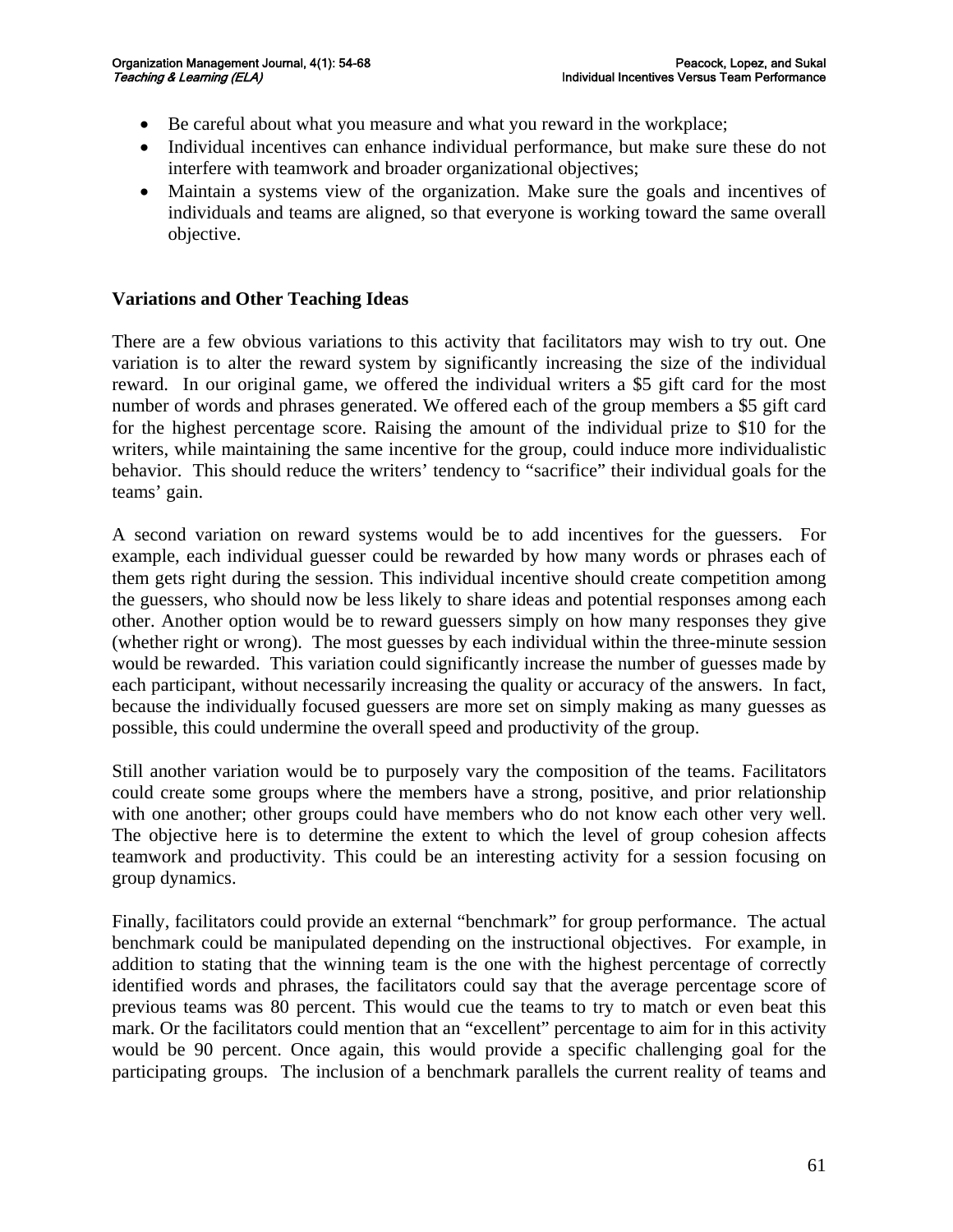organizations operating against existing standards or working to achieve specific performance objectives.

In general, this exercise could be treated as an "experiment in practice." The design is simple enough to allow variations in incentive systems and group composition. Facilitators may wish to create "experimental" conditions with varying rewards and a "control" condition with no rewards. Students will have the opportunity to observe, compare, and contrast behaviors under these varying conditions.

Should there be additional time remaining in the session after the activity, facilitators may also wish to show participants video clips from relevant movies. These can serve to reinforce their learning by providing additional and memorable examples. Some excellent films on reward structures and human behavior are *Rat Race* and *Glengarry Glen Ross*. In the movie *Glengarry Glen Ross,* "loser" salesmen in a real estate office are given a strong individual incentive to succeed. Because of competitive pressures, one of them is forced to resort to robbery, which affects the entire office. *Rat Race* is a comedy wherein six pairs of contestants in Las Vegas are involved in a high-stakes race to retrieve \$2 million stashed in a locker in New Mexico. The movie effectively illustrates the effect of rewards on individual and team behavior.

# **Conclusion**

This experiential learning activity is aimed at hammering home some very basic lessons for managers and students of organizational behavior. The frequency with which we hear or read about reward "follies" today suggests that these basic principles are still not understood or remain overlooked in practice. Finding new ways to teach these fundamental reward concepts, beyond using readings and cases, is thus a useful endeavor for management educators.

Our own objective was to design a simple activity that would stir students' interest in discussing the serious topic of rewards and incentives in the workplace. Our experience with this simple modified game of Charades has been a positive one, allowing us to generate an unusual level of energy and excitement within the class. The activity not only allowed our students to perform a competitive task as part of a team, but also to experience what happens when individual and team rewards are not aligned. Because of this, the insights gained from the exercise are more personal, meaningful, and memorable. And as a result, our students have developed a more critical eye when it comes to performance goals, measurements, and reward systems, and they will continuously seek to maintain a broader systemic view of organizations.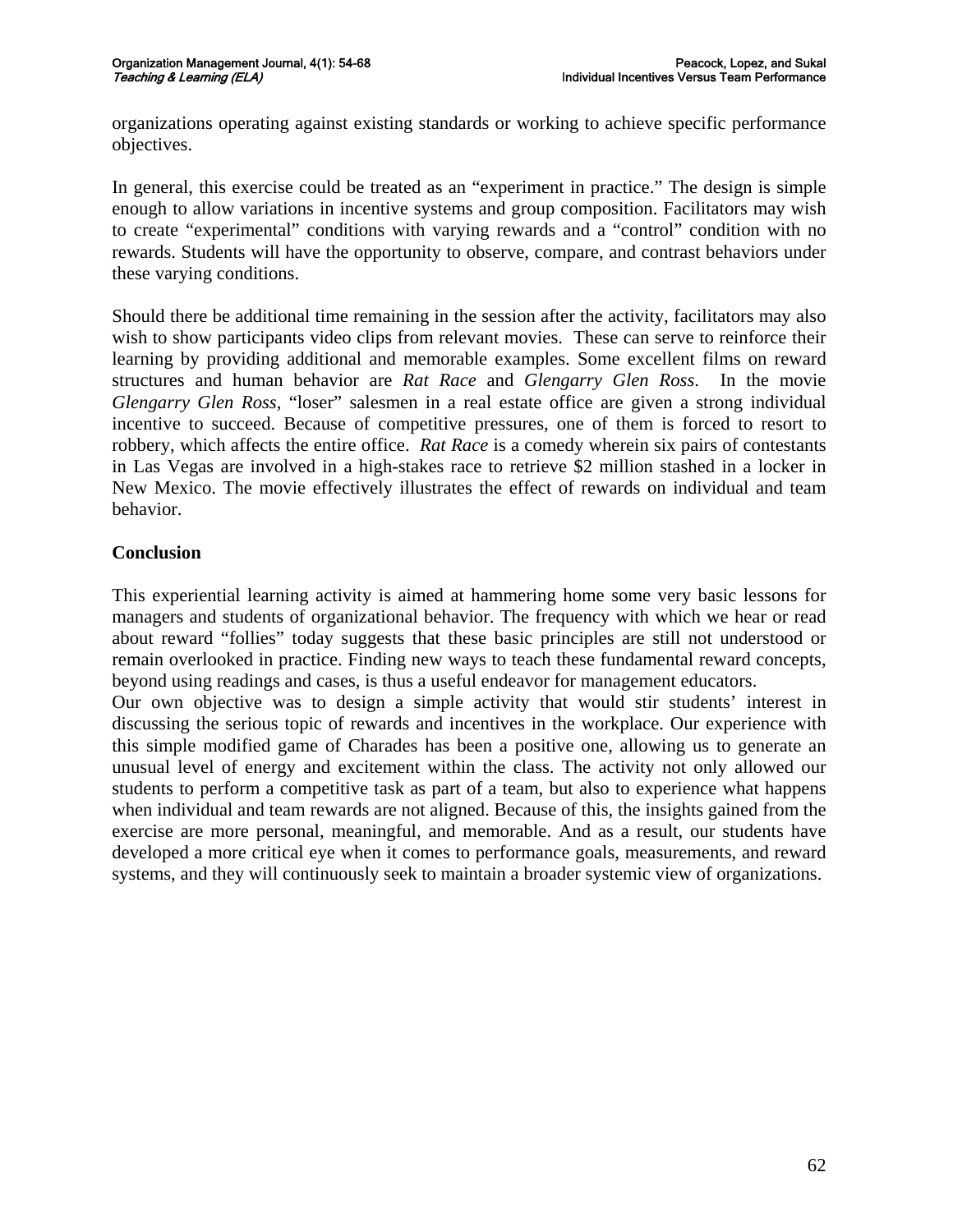#### **REFERENCES**

- Chingos, P. T. (2002). *Paying for performance: A guide to compensation management*. New York, NY: John Wiley & Sons.
- Kaplan, R. S. & Norton, D. P. (1992). The balanced scorecard: Measures that drive performance. *Harvard Business Review, 70* (1), 71-79.
- Kaplan, R.S. & Norton, D. P. (2000). *The strategy-focused organization: How balancedscorecard companies thrive in the new environment.* Boston, MA: Harvard Business School.
- Kerr, S. (1995). On the folly of rewarding A, while hoping for B. *Academy of Management Executive*, *9* (1), 7-14.
- Kerr, S. (1975). On the folly of rewarding A, while hoping for B. *Academy of Management Journal*, *18* (4), 769-783.
- More on the folly. (1995). *Academy of Management Executive*. 9(1), 15-16.
- Narayanan, V. G. & Raman, A. (2004). Aligning incentives in supply chains. *Harvard Business Review*, *82* (11), 94-102.
- Pearce, J.L. (1987). Why merit pay doesn't work: implications from organizational theory. In D. B. Balkin & L. R. Gomez-Mejia (Eds.), *New perspectives in compensation* (pp. 169-187). Englewood Cliffs, NJ: Prentice-Hall.
- Porter, L.W., Bigley, G.A. & Steers, R.M. (2002). *Motivation and work behavior* (7<sup>th</sup> ed.). New York, NY: McGraw-Hill/Irwin.
- Wilson, T. B. (2003). *Innovative reward systems for the changing workforce*. New York, NY: McGraw-Hill.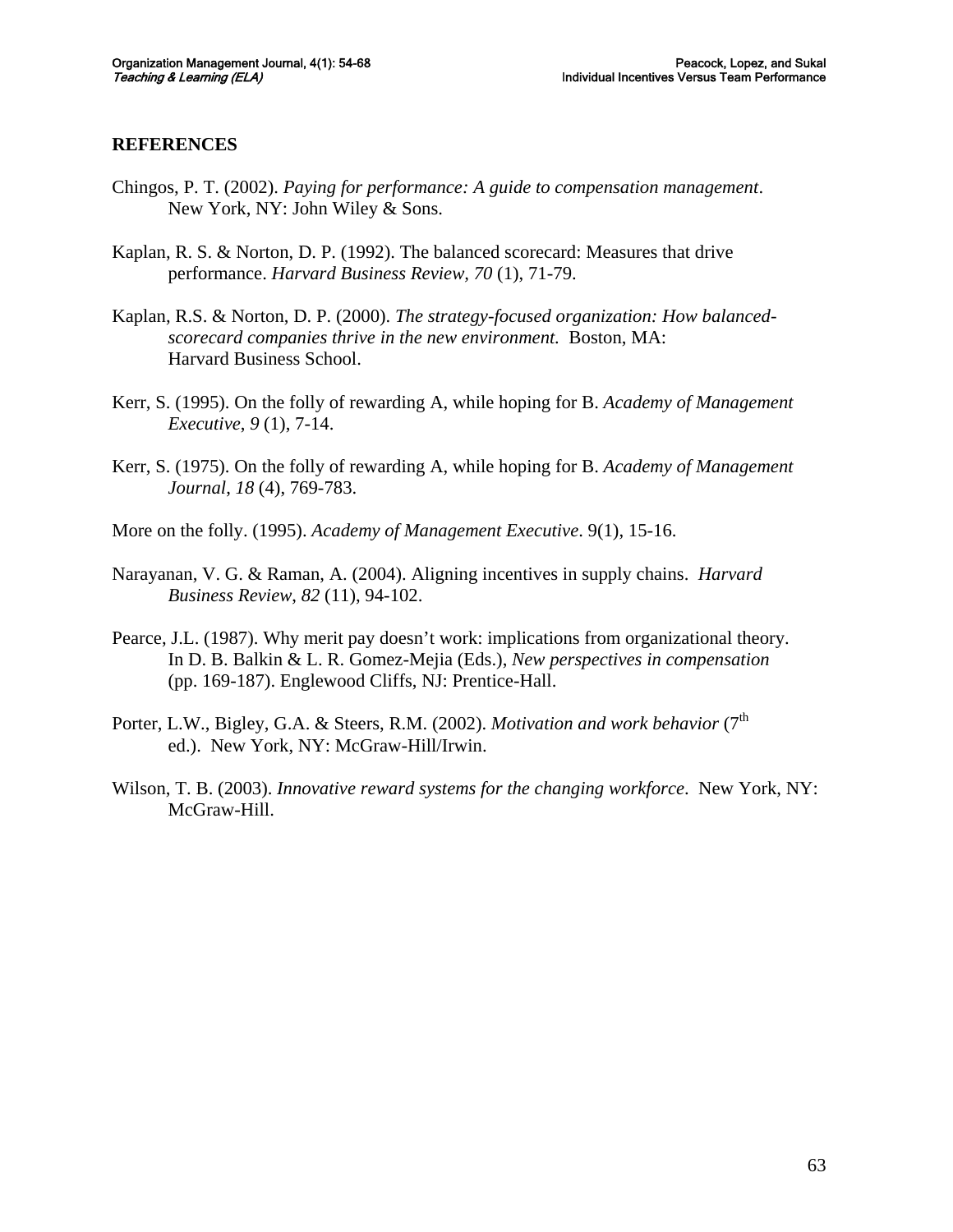# **Appendix**

Instructions and Discussion Questions for the Charades Game

Note to Facilitator(s): These instructions are written assuming there is a lead facilitator/instructor and an assistant/co-facilitator. The lead facilitator will take charge of giving instructions, keeping time, enforcing game rules, and leading the debrief and discussion. The instructions and discussion questions are italicized below. The assistant or co-facilitator will help with logistical arrangements and coordination, as well as score-keeping. We point out that this activity can certainly be administered by one facilitator only, though it will require some careful preparation and the ability to multitask. Hence we recommend soliciting the help of another individual, such as a student or teaching assistant.

#### **Phase 1: Introduction: 5 minutes**

Start by reading this to the group:

*Today's exercise will focus on how rewards affect team productivity. It will be important that you follow the instructions through this exercise. Please feel free to ask questions during the instruction phase of this exercise.* 

*We will be playing the game of Charades for this exercise. Some of you may have played Charades before and thus may be familiar with the objective and rules of the game. But let me review this game so that all of us have a common understanding of what we will be doing today.* 

*Charades is a game in which people guess the phrase or name that the actor is thinking. The actor cannot talk, but like a mime, he or she can use body gestures to give clues to the guessers.* 

#### **Phase 2: Instructions: 10 minutes**

- Step 1: Break the group into groups of four or five. Read this to the group: *Please take the next two minutes to break into groups of four or five people each.*
- Step 2: Ask each group to select an actor and a writer. The lead facilitator reads this:

*Now please choose one person in your group who will act out the phrases for charades. This person is the actor and will also be considered the leader of the group. After you choose an actor, please choose a writer to write down the phrases. The rest of the people in the group will serve as the guessers. Once you have chosen your actors and writers, I'd like to ask everyone to leave the room except for the actors.* 

Step 3**:** Once all other participants have left the room, read this to the actors:

*You will be playing the game of Charades on the topics of movies, famous people, and places. Your writer will be responsible for providing you with words and phrases around these topics. Your writer will be writing these words and phrases on small sheets of paper and placing these in a small basket labeled "For Actor." Your*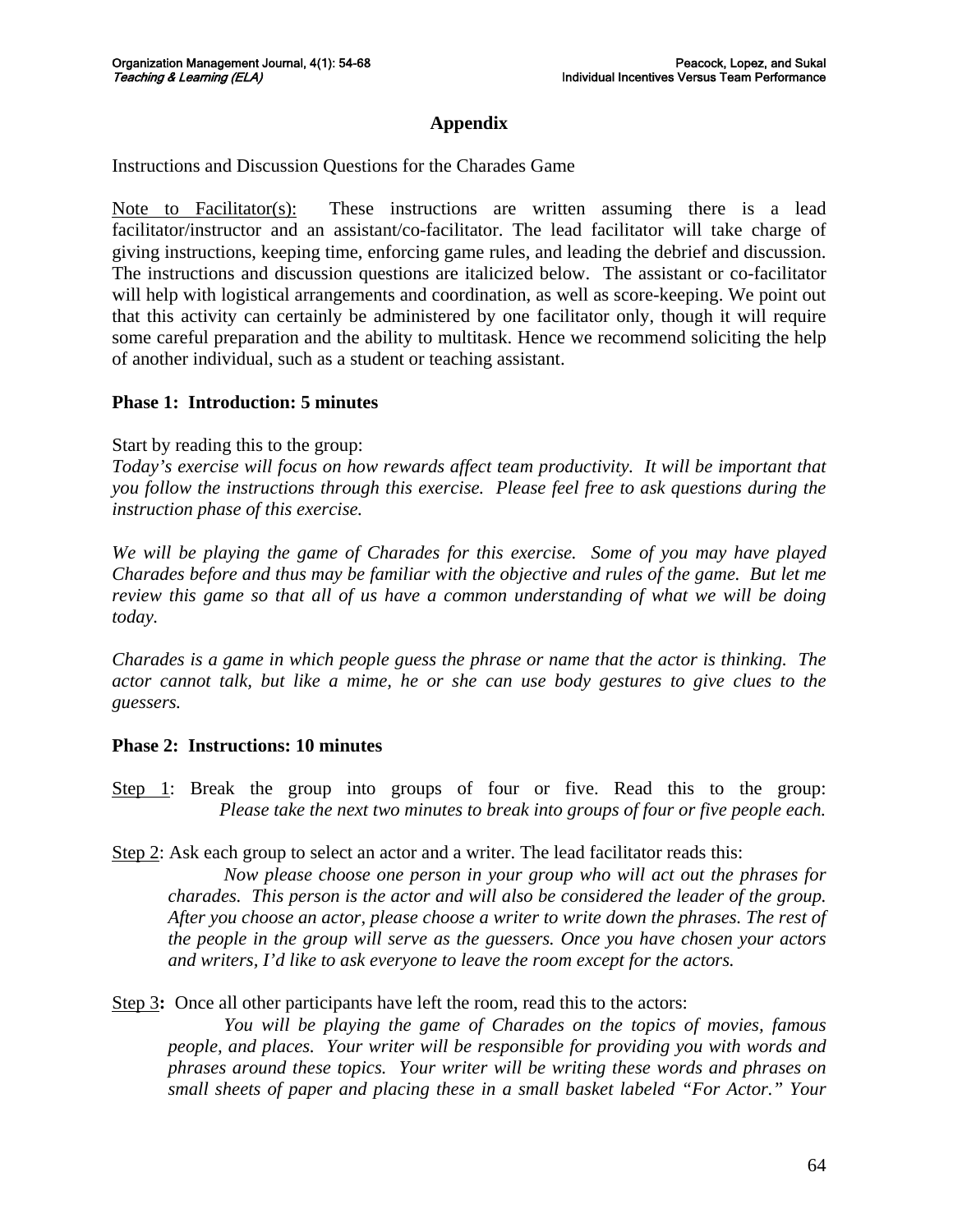*own role as actor will be to pick each word or phrase from the basket and act these out for the rest of your team to guess. When you are done acting a word or phrase, put the paper in the second basket labeled "Completed."* 

*Each team will have three minutes to guess as many correct words and phrases as possible. The team with the highest percentage of words and phrases guessed correctly versus the total written will win. For example, if your writer gives you ten phrases and your group only guesses six phrases, your score will be 60 percent. Any team having better than 60 percent will beat you. You and your guessers are not allowed to talk to the writer during the three minutes.* 

*Every member of the team with the highest percentage score will receive a \$5 coffee shop gift card.* 

*Are there any questions?* [Answer any questions the actors may have.] *Now please go outside and send your writers in. Once the writers have come into this room, please explain the rules to the rest of the team.* 

Step 4: Brief the writers once they have entered the room and the other team members are outside:

*Your team will be playing the game Charades. We will be focusing on the topics of movies, famous people, and places. Your role is to write as many phrases as you can in a three minute period. You will be seated in a small table in front of the room, and will have a notepad and pen to use. Write each word or phrase on a separate sheet, and then place these in the basket for the actor to grab and act out. This basket is labeled "For Actor."* 

*Your reward will depend on your own individual productivity. The writer with the most phrases written will get a \$5 coffee shop gift card.* 

*Now please sit outside until your team is called to play. Once your team has played their three minutes, you can stay in the room as part of the audience.* 

Step 5: Ask the other members of the groups to come in. Only the writers will sit outside until it is time for their group to play.

#### **Phase 3: Game: 20 minutes**

- Step 1**:** Randomly pick teams by having actors pick a piece of paper out of a hat (or basket) that has the rank in which they will go. The first group remains in front of the room, while the rest of the participants, except for their writers who are outside the classroom, take their seats.
- Step 2**:** Call the writer of the first team to come in and take a seat at the table. Instruct the writer to sit facing away from the rest of the group. Then read these instructions: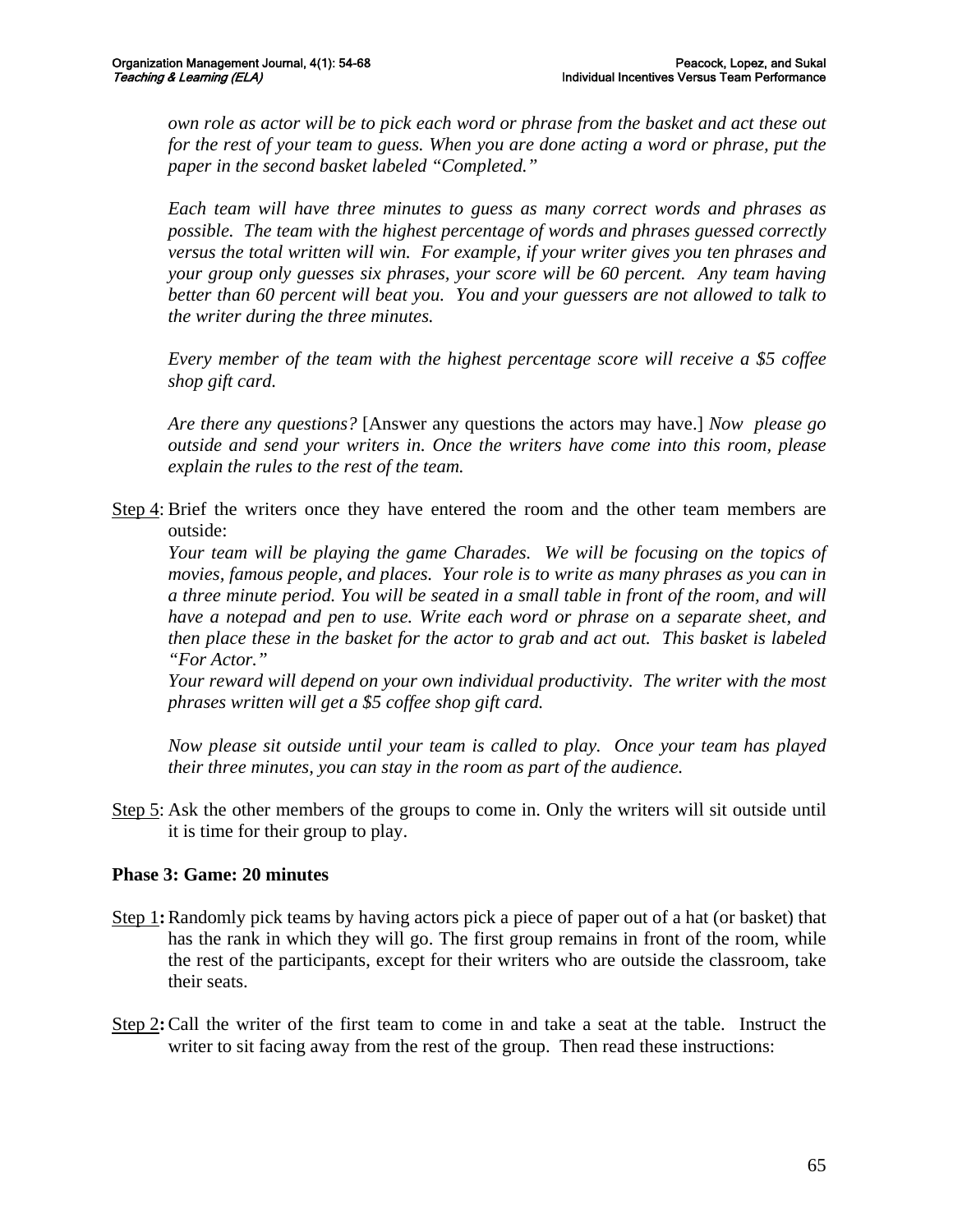*You have three minutes to play Charades. Once I say "Go," the writer should start "writing," the actor then starts "acting," and the rest of the group should start "guessing." Are you ready? Go.* 

Step 3: Begin timing. After two minutes of playing, call out:

*You have one minute left. Writer, you can turn your chair now so you are facing your group.* 

[At this point, call out how much time is left every 15 seconds. At the final ten seconds, do a countdown. For example:]

*Forty-five seconds left… Thirty seconds left… Fifteen seconds left… Ten, nine, eight, seven, six, five, four, three, two, one. Stop!* 

[During playtime, the assistant or co-facilitator should keep track of how many words and phrases the writers produced and how many words and phrases the guessers got correctly by using the scoring template (see Table 1).]

- Step 4: Once the group has stopped playing, note the total number of words and phrases the group guessed correctly. Then, count up all the words and phrases written by the writer on the post-its. Divide the number of correct guesses by the total number of words and phrases to get the group's percentage score. Record this on the scoreboard.
- Step 5: Have the group take a seat in the audience. Ask the next group to come to the front. The assistant or co-facilitator will call their writer to come in from outside the classroom. Repeat Steps 2 to 5 of Phase 3 until all the groups have played.
- Step 6: Review the scores, determine the individual and group winners, and hand out the prizes.

# **Phase 4: Debrief and Discussion: 25 minutes**

- Step 1**:** Ask the group what they thought of the game. *What did you think of this activity?* [Ask for general reactions. Was it fun, challenging, interesting, etc? Did they think there were lessons to be learned from it?]
- Step 2**:** After a brief discussion of initial thoughts and reactions, discuss with everyone the differing reward conditions for the writer and the rest of the team. You would debrief as follows:

*Essentially, we wanted the class to experience what happens when the reward systems within an organization are not complementary to each other. So we manipulated the instructions and reward conditions. The individual writers were instructed to write as many words and phrases as possible. The writer who could come up with the most words and phrases (compared to all other writers) would win a \$5 gift card. Meanwhile, we told the rest of the group that a reward (a \$5 gift card per*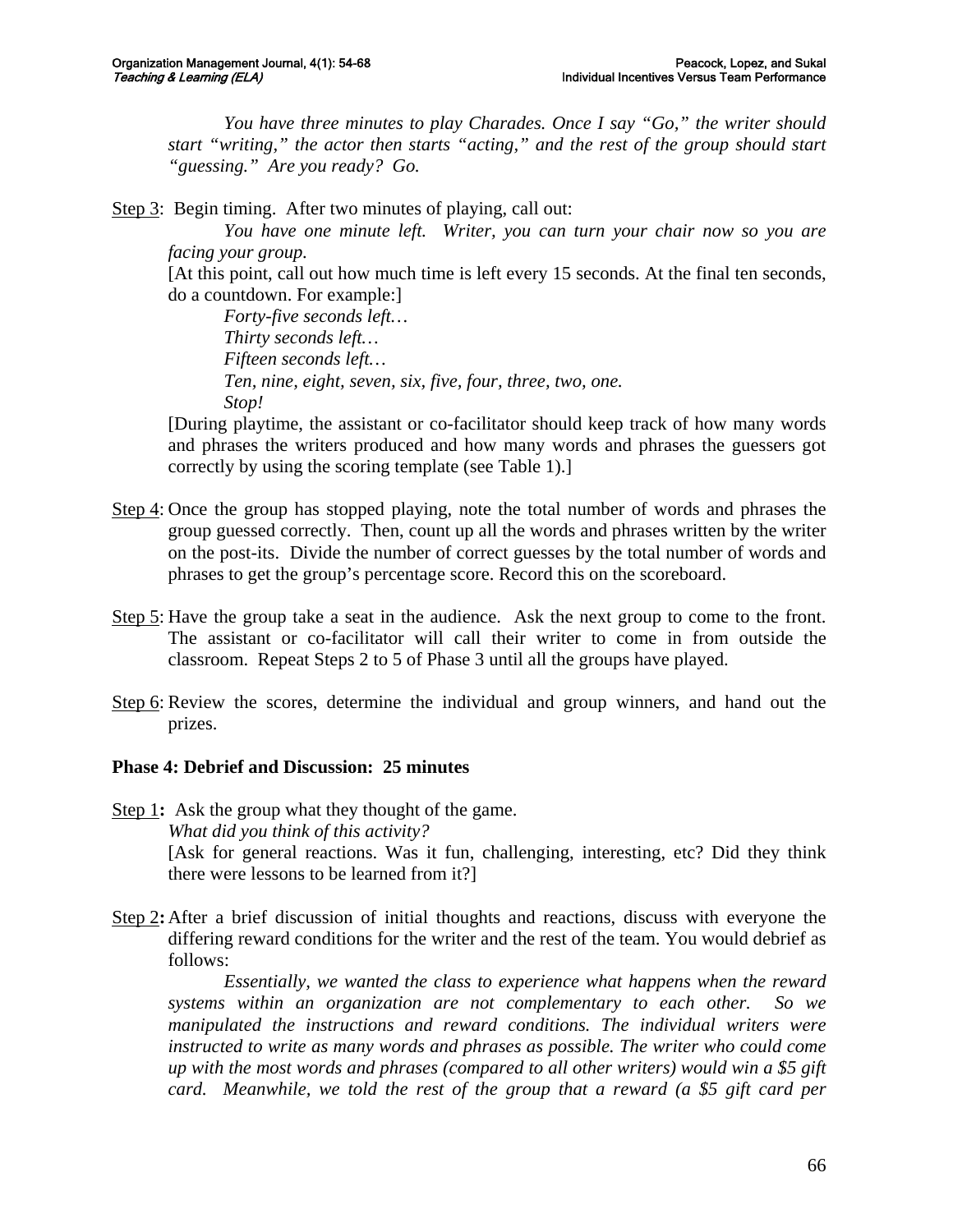*member) would be given for the group with the highest percentage of words and phrases that were guessed correctly. We anticipated that differing reward conditions would lead to differing goals and behaviors and create some level of confusion within the groups. We also wanted to observe how group members would react.* 

Step 3: Probe in more detail for the motivations of the writer versus the rest of the group.

Then ask the group to share what they observed in their teams over the course of the game.

*Let's break down what was happening in this activity. Writers, based on how you were going to be rewarded, what were you motivated to go for? What were your initial goals for the activity?* 

*Actors and guessers, what were your own goals and expectations for the activity? Before the game, did you have any discussion on how you were going to work together?* 

*For everyone, what did you observe in the first two minutes of your activity? What were the writers doing? What problems occurred and why? How did the actor and guessers react?* 

 *Did behaviors change over time? For example, what happened in the final minute, when the writers were allowed to face the actors and guessers? Did things change? If so, how?* 

 *Why do you think these changes occurred? What factors contributed to the performance of your group?*

Step 4: Ask participants to come up with suggestions on a better reward system.

 *If you were to go back and redesign the activity (or the "work process"), what are some things you could do to ensure that your group performs better?* 

*What kind of reward system would have produced the best Charades team? Why?* 

[Have the participants discuss their recommendations and the reasoning behind these. During this discussion, make sure to probe on the kinds of outcomes expected from a high-performing Charades team, and check that the suggested rewards are appropriate for these desired outcomes.]

Step 5: Invite participants to reflect on what they learned from this exercise. Encourage them to think of other real-life examples and applications.

> *Upon reflection, what did you learn about motivation and reward systems? Can you think of real-world scenarios where similar problems occur? What other aspects of good management can we derive from this activity?*

Step 6: As an option, you may wish to ask for additional suggestions on how to improve the exercise.

 *What ideas do you have to make this game a better learning experience for future participants?*